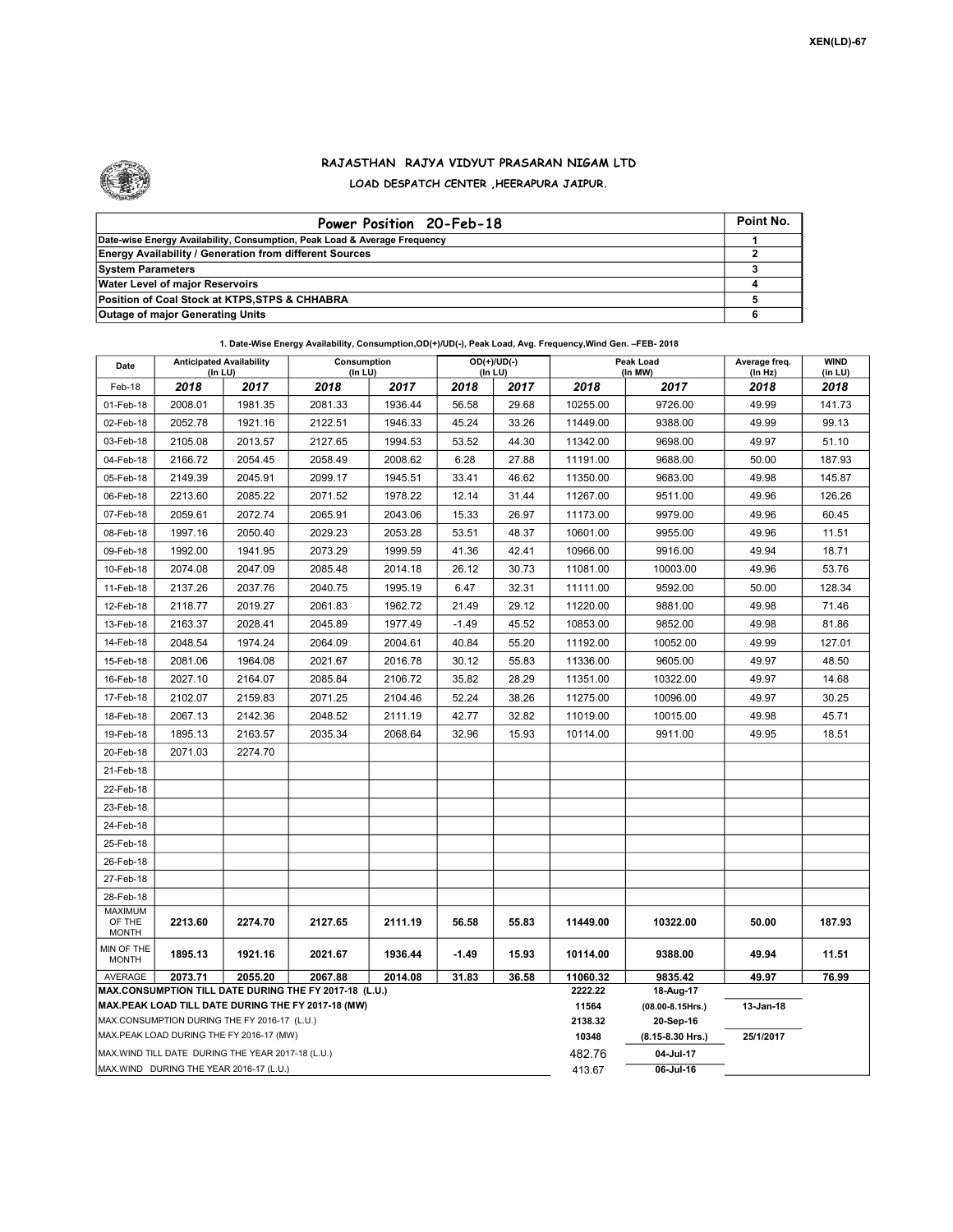| (In LU)     |                                                                                    |                                           |                                  |                              |  |  |  |  |  |  |
|-------------|------------------------------------------------------------------------------------|-------------------------------------------|----------------------------------|------------------------------|--|--|--|--|--|--|
| S.No.       | Sources Available to Rajasthan / Installed<br>Capacity as on 30.09.2016<br>(In MW) | Prior<br>assessment of<br>Avail. For next | Prior<br>assessment of<br>Avail. | Actual<br>Energy<br>Received |  |  |  |  |  |  |
|             |                                                                                    | Day<br>19-Feb-18                          |                                  |                              |  |  |  |  |  |  |
| 1           | KTPS (1240/1240)                                                                   | 246.00                                    | 178.00                           | 200.99                       |  |  |  |  |  |  |
| $\mathbf 2$ | STPS (1500/1500)                                                                   | 218.00                                    | 170.00                           | 183.94                       |  |  |  |  |  |  |
| 3           | DHOLPUR GAS CCPP (330/330)                                                         | 0.00                                      | 0.00                             | 0.00                         |  |  |  |  |  |  |
| 4           | RAMGARH (273.5/273.5)                                                              | 41.00                                     | 42.00                            | 41.43                        |  |  |  |  |  |  |
| 5           | RAPP-A(200/200)                                                                    | 43.00                                     | 44.00                            | 44.63                        |  |  |  |  |  |  |
| 6           | MAHI (140/140)                                                                     | 0.00                                      | 0.00                             | 8.92                         |  |  |  |  |  |  |
| 7           | CHAMBAL (RPS+JS) (135.5/271)                                                       | 38.62                                     | 38.62                            | 39.28                        |  |  |  |  |  |  |
| 8           | <b>GIRAL LIGNITE (250/250)</b>                                                     | 0.00                                      | 0.00                             | 0.00                         |  |  |  |  |  |  |
| 9           | CHHABRA TPS 1000/1000)                                                             | 218.00                                    | 170.00                           | 267.16                       |  |  |  |  |  |  |
| 10          | ADANI (TPS) + KALISINDH (TPS)<br>(1200+1200/1320+1200)                             | 273.00                                    | 273.00                           | 255.32                       |  |  |  |  |  |  |
| 11          | WIND FARM (3980.40/4119.15)                                                        | 39.25                                     | 27.00                            | 18.51                        |  |  |  |  |  |  |
| 12          | SOLAR POWER(737.70/1295.70)                                                        | 0.00                                      | 0.00                             | 2.36                         |  |  |  |  |  |  |
| 13          | CAPTIVE POWER PLANTS                                                               | 0.00                                      | 0.00                             | 0.00                         |  |  |  |  |  |  |
| 14          | REGIONAL (INTRA STATE) O.A. (VLTPS)                                                | 0.00                                      | 0.00                             | 0.00                         |  |  |  |  |  |  |
| 15          | <b>OPEN ACCESS</b>                                                                 | 19.55                                     | 8.56                             | 8.25                         |  |  |  |  |  |  |
| 16          | BIOMASS - (101.95/119.25)                                                          | 5.00                                      | 2.00                             | 4.68                         |  |  |  |  |  |  |
| 17          | BARSINGHSAR LTPS(250/250)                                                          | 51.00                                     | 50.00                            | 47.14                        |  |  |  |  |  |  |
| 18          | RAJWEST (1080/1080)                                                                | 201.00                                    | 201.00                           | 192.71                       |  |  |  |  |  |  |
|             | <b>TOTAL (A): 1-18</b>                                                             | 1393.42                                   | 1204.18                          | 1315.32                      |  |  |  |  |  |  |
| 19          | <b>BBMB COMPLEX</b>                                                                |                                           |                                  |                              |  |  |  |  |  |  |
|             | a) BHAKRA(230.79/1516.3)                                                           | 27.73                                     | 27.44                            | 27.89                        |  |  |  |  |  |  |
|             | b) DEHAR (198/990)                                                                 | 5.41                                      | 5.41                             | 5.41                         |  |  |  |  |  |  |
|             | c) PONG (231.66/396)<br>TOTAL: a TO c                                              | 31.74                                     | 28.48                            | 29.93                        |  |  |  |  |  |  |
| 20          | <b>CENTRAL STATIONS</b>                                                            | 64.88                                     | 61.33                            | 63.23                        |  |  |  |  |  |  |
|             | d) SINGRAULI (300/2000)                                                            | 91.12                                     | 91.25                            | 91.25                        |  |  |  |  |  |  |
|             | e) RIHAND<br>(310.24/3000)                                                         | 124.02                                    | 126.31                           | 126.31                       |  |  |  |  |  |  |
|             | f) UNCHAHAR-I(20/420)                                                              | 6.25                                      | 8.09                             | 8.44                         |  |  |  |  |  |  |
|             | q) UNCHAHAR-II& III(61/630)                                                        | 22.61                                     | 25.65                            | 24.77                        |  |  |  |  |  |  |
|             | h) INDIRA GANDHI STPS(JHAJHAR) 0.00/1500)                                          | 0.00                                      | 0.00                             | 0.00                         |  |  |  |  |  |  |
|             | i) NCTPS DADRI St-II (43.22/980) + DADRI-TH                                        | 10.73                                     | 12.69                            | 6.53                         |  |  |  |  |  |  |
|             | j) DADRI GAS (77/830)                                                              | 5.54                                      | 3.87                             | 3.88                         |  |  |  |  |  |  |
|             | k) ANTA<br>(83.07/419)                                                             | 0.00                                      | 0.00                             | 0.00                         |  |  |  |  |  |  |
|             | I) AURAIYA<br>(61.03/663)                                                          | 0.00                                      | 0.00                             | 0.00                         |  |  |  |  |  |  |
|             | m) NAPP<br>(44/440)                                                                | 9.96                                      | 9.77                             | 9.77                         |  |  |  |  |  |  |
|             | $n)$ RAPP-B<br>(125/440)                                                           | 34.01                                     | 34.10                            | 34.10                        |  |  |  |  |  |  |
|             | o) RAPP-C<br>(88/440)                                                              | 9.81                                      | 9.81                             | 9.81                         |  |  |  |  |  |  |
|             | p) SALAL<br>(20.36/690)                                                            | 0.52                                      | 0.52                             | 0.61                         |  |  |  |  |  |  |
|             | (70.37/720)<br>q) URI                                                              | 3.31                                      | 3.11                             | 3.27                         |  |  |  |  |  |  |
|             | r) TANAKPUR<br>(10.86/94)<br>s) CHAMERA - (105.84/540)                             | 0.24<br>3.14                              | 0.24<br>3.14                     | 0.24<br>3.14                 |  |  |  |  |  |  |
|             | t) CHAMERA-II (29.01/300)                                                          | 0.97                                      | 0.87                             | 1.02                         |  |  |  |  |  |  |
|             | u) CHAMERA-III (25.21/231)                                                         | 0.75                                      | 0.50                             | 0.65                         |  |  |  |  |  |  |
|             | v) DHAULIGANGA (27/280)                                                            | 0.81                                      | 0.81                             | 0.81                         |  |  |  |  |  |  |
|             | w) DULHASTI (42.42/390)                                                            | 2.39                                      | 2.39I                            | 2.39                         |  |  |  |  |  |  |
|             | x) SEWA (13/120)                                                                   | 0.87                                      | 0.76                             | 0.76                         |  |  |  |  |  |  |
|             | y) NJPC (112.00/1500) + RAMPUR(31.808/412.02)                                      | 5.48                                      | 5.41                             | 5.45                         |  |  |  |  |  |  |
|             | z) TEHRI (75/1000)                                                                 | 5.13                                      | 5.13                             | 5.13                         |  |  |  |  |  |  |
|             | aa) KOTESHWR (33.44/400) + PARBATI3 (56.73/520)                                    | 2.23                                      | 5.13                             | 5.13                         |  |  |  |  |  |  |
|             |                                                                                    |                                           |                                  |                              |  |  |  |  |  |  |
|             | ab) TALA                                                                           | 0.17                                      | 0.16                             | 0.16                         |  |  |  |  |  |  |
|             | ac) MUNDRA UMPP (380/4000)                                                         | 87.40                                     | 88.20                            | 88.20                        |  |  |  |  |  |  |
|             | ad) SASAN (372/3960)                                                               | 74.04                                     | 74.04                            | 74.04                        |  |  |  |  |  |  |
|             | ae) FRKKA+KHLGN+TLCHR (70.18/3940)                                                 | 25.17                                     | 26.49                            | 26.28                        |  |  |  |  |  |  |
|             | af) URS POWER(DADRI TH-I)                                                          | 0.00                                      | 0.00                             | 0.00                         |  |  |  |  |  |  |
|             | TOTAL SCHEDULE(a TO af)                                                            | 591.54                                    | 599.75                           | 595.37                       |  |  |  |  |  |  |
|             | LOSSES                                                                             | $-30.83$                                  | $-33.51$                         | $-33.33$                     |  |  |  |  |  |  |
|             | NET SCHEDULED<br>BILATERAL (REG.) EXCL. BANKING                                    | 560.71                                    | 566.24                           | 562.04<br>4.47               |  |  |  |  |  |  |
| 21<br>22    | <b>BANKING</b>                                                                     | 4.59<br>15.72                             | 4.47<br>15.72                    | 15.72                        |  |  |  |  |  |  |
| 23          | BILATERAL(INTER-REG.). EXCLUDING (ISOA &                                           | 114.10                                    | 93.25                            | 114.10                       |  |  |  |  |  |  |
|             | <b>BANKING)</b>                                                                    |                                           |                                  |                              |  |  |  |  |  |  |
| 24          | INTER STATE OPEN ACCESS (BILATERAL+IEX)                                            | $-19.55$                                  | $-8.56$                          | $-8.25$                      |  |  |  |  |  |  |
| 25          | INDIAN ENERGY EXCHANGE                                                             | 2.04                                      | $-1.02$                          | $-1.02$                      |  |  |  |  |  |  |
|             | TOTAL(B): (19 TO 25)                                                               | 677.61                                    | 690.95                           | 687.06                       |  |  |  |  |  |  |
|             | TOTAL GENERATION (A +B): 1 TO 25                                                   |                                           |                                  | 2002.38                      |  |  |  |  |  |  |
|             | OVER DRAWAL (+)/UNDER DRAWAL (-)                                                   |                                           |                                  | 32.96                        |  |  |  |  |  |  |
|             | <b>GRAND TOTAL</b>                                                                 | 2071.03                                   | 1895.13                          | 2035.34                      |  |  |  |  |  |  |
|             | LAST YEAR                                                                          | 2274.70                                   | 2163.57                          | 2068.65                      |  |  |  |  |  |  |

## 2.Anticipated Availability/Generation From Different Sources